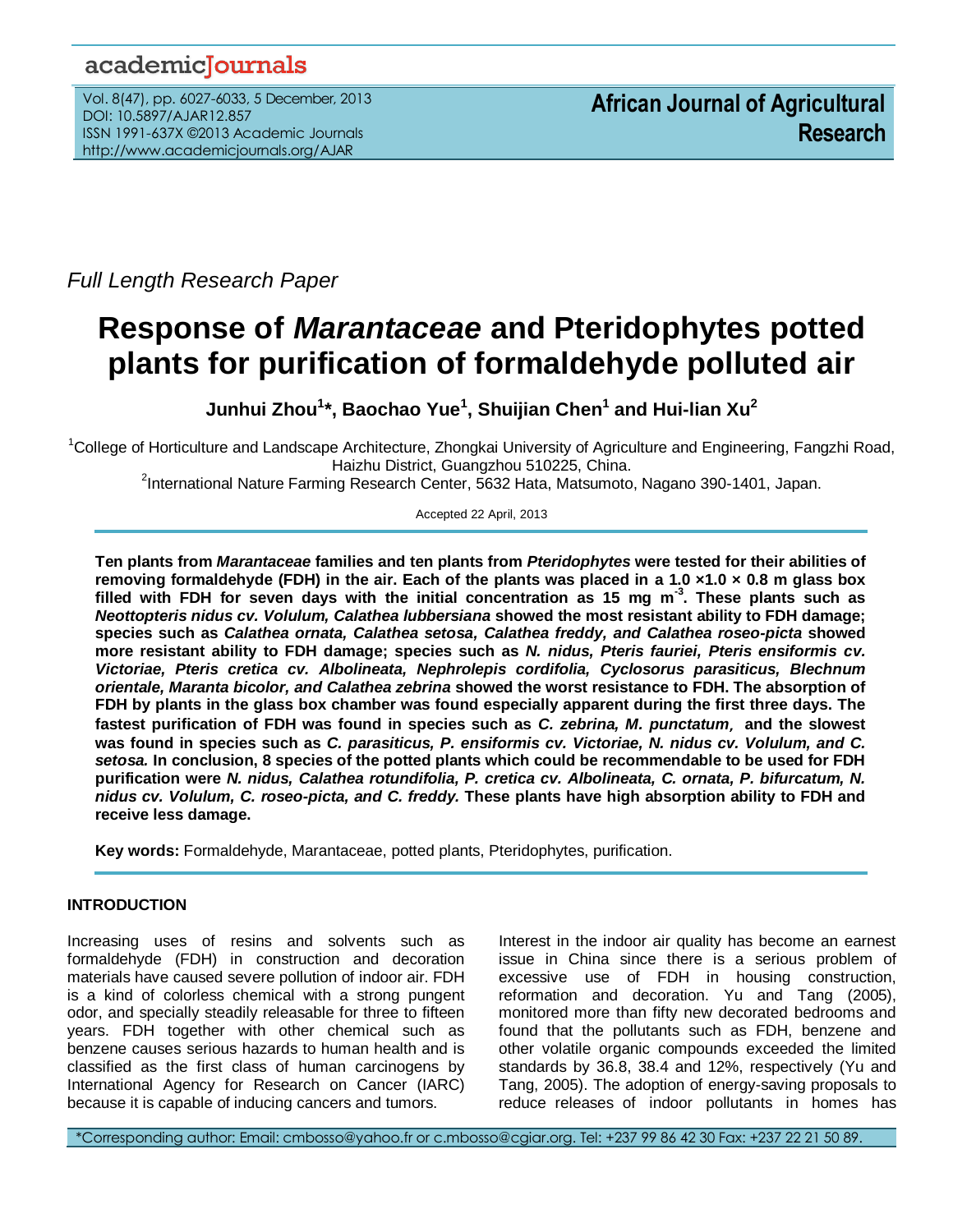**Table 1.** Twenty potted plants used from the *Marantaceae* and Pteridophytes.

| <b>Marantaceae</b>    | Pteridophyte                    |
|-----------------------|---------------------------------|
| Calathea crocata      | <b>Blechnum orientale</b>       |
| Calathea freddy       | Cyclosorus parasiticus          |
| Calathea lubbersiana  | Microsorum punctatum            |
| Calathea makoyana     | Neottopteris nidus              |
| Calathea ornata       | Neottopteris nidus cv. Volulum  |
| Calathea roseo-picta  | Nephrolepis cordifolia          |
| Calathea rotundifolia | Platycerium bifurcatum          |
| Calathea setosa       | Pteris cretica cv. Albolineata  |
| Calathea zebrina      | Pteris ensiformis cv. Victoriae |
| Maranta bicolor       | Pteris fauriei                  |

caused problems of inefficience in improvement of indoor air quality and consequently allowed potential health hazards remaining. It is one of today's hot research subjects that the air pollutants from construction and decoration materials be absorbed and removed by indoor plants. The early research was carried out by Wolverton of National Aeronautics and Space Administration (NASA) and the research group listed the top ten plants which were effective in clearing and eliminiting odor, purifying air, and absobing and decomposing FDH, benzene and other pollutants (Wolverton, 1997; Wolverton et al., 1985). These plants include spider plant (*Chlorophytum comosum*), English ivy (*Hedera nepalensis* var. *sinensis*), *Aloe vera*, *Dracaena sanderiana*, *Dracaena marginata*, *Dracaena fragrans* var. Massa-ngeana, mother-in-law's tongue (*Sansevieria trifasciata*), *S. trifasciata*, *Gerbera jamesonii*, Chinese evergreen (*Aglaonema spp*.), peace lily (*Spathiphyllum floribundum* cv. Clevelandii), and *Pritchardia gaudichaudii*. In recent years, many researchers and scientists focused on selection of plant species that are effective in absorbing or removing FDH from indoor air (Li, 2006; Zhou et al., 2006; Huang et al., 2008; Cao et al., 2009; Xiong and Su, 2009; Wu, 2006).

Plants such as *Monstera deliciosa*, *Ficus elastic*, *C. comosum*, and *Opuntia strictia* have proved capable of absorbing FDH from air. However, effective species are still limited. Noticeably, it is still difficlut to eliminate FDH, benzene and other indoor air pollutants in low concentrations. The previous studies showed that many potted plants had more or less abilities of absorbing and decomposing FDH and benzene. Moreover, the pots, media and microorganisms in the media also showed ability of absorbing FDH to a some extents. However, the puricication effects of the tested plants, such as *C. comosum* and *Scindapsus aureun*, were inconsistent with different researches. Authough ten species of the plants such as *S. aureun*, *Asparagus setaceus*, *S. trifasciata* cv. Hahnii, *C. comosum*, *Aglaonema commutatum* cv. White Rajah, *Aglaonema commutatum* cv. Red Narrow, *Aglaonema commutatum* cv. Treubii, *Scindapsus pictus*  cv.Argyraeus, *Gasteria gracilis*, *Philodendron sodiroi* cv. Wendimbe used were recommended for FDH purification

(Zhou et al., 2011). But there is still much work to seek for more plants not only with the good performance to remove air pollutants, but also with less or no damage to human. Therefore, in the present study, plants from the *Marantaceae* and Pteridophytes were tested for their abilities to absorb or remove indoor FDH and other pollutants as well as the resistance to FDH damage, in order to provide reference to the utilization of plants for indoor air purification.

#### **MATERIALS AND METHODS**

#### **Plant materials and experimental treatments**

Twenty potted plants from the *Marantaceae* and Pteridophytes were used as experimental materials (Table 1). The tested potted plant was placed in a glass box chamber with a wall 0.8 mm thick and inside volume of 0.8  $m^3$  (1.0  $\times$  1.0  $\times$  0.8 m). Inside the chamber placed a small fan and a thermometer. The probe of formaldehyde (FDH) inspector (Ke Ernuo trading Co., Ltd. of Shenzhen) was inserted into the chamber through a hole of 1 cm in diameter. The mouth of the hole was removable and fitted with a rubber gasket and clamps to provide an airtight seal (Wolverton, et al., 1985). The initial concentration of formaldehyde was set up to 15 mg m<sup>-3</sup>. The experimental temperature was controlled at 20±1°C. Three treatments were designed as 1) plant potted in the medium was placed in the chamber with 15 mg m<sup>-3</sup> FDH, 2) the pot with medium but without plant was placed in the chamber with 15 mg m<sup>-3</sup> FDH, and 3) the chamber only filled with 15 mg m<sup>-3</sup> FDH as control.

#### **Measurement of chlorophyll**

Leaf chlorophyll was extracted by 95% ethanol (Wang, 2006). The concentration of the extracted chlorophyll was measured at 665 and 649 nm wave length using a UV-Vis spectrophotometer (TU-1810 Model, General analysis instrument Co., Ltd. of Beijing). Concentrations of chlorophyll  $a$  ( $C_A$ ), chlorophyll  $b$  ( $C_B$ ) and the total chlorophyll  $(C_T)$  were calculated using equations as  $C_A = 13.7D_{665}$  -5.76 $D_{649}$ ,  $C_{B}$ =25.8 $D_{649}$  - 7.6 $D_{665}$ , and  $C_{T}$  = $C_{A}$  +  $C_{B}$  - 6.10 $D_{665}$  +  $20.04D_{649}$ , where,  $D_{665}$  and  $D_{649}$  were the optical density (OD) values of chlorophyll at 665 and 649 nm, respectively.

#### **Measurement of leaf cell membrane permeability**

The leaf sample was rinsed 3 times with deionized water and the surface water was absorbed with filter paper. Then twenty leaf discs each in 0.5 cm diameter taken by hole puncher were immersed in 20 ml deionized water for three hours. The electrical conductivity (EC) (recorded as  $C_1$ ) of the water after the leaf immersion was measured. Then the leaf sample was boiled for 15 min and the EC  $(C<sub>2</sub>)$  was measured again after the water cooled down to the room temperature and was replenished to 20 ml with deionized water (Huang et al., 1990). The leaf cell membrane permeability (L<sub>C</sub>) was calculated as  $L_c$  (%) = 100  $\times$  ( $C_1/C_2$ ).

#### **Other measurements**

The formaldehyde concentration in the chamber was measured every day after the experiment began. The fresh aboveground part taken from the plant was weighed as fresh mass. Then these materials were dried in the microwave oven for dry mass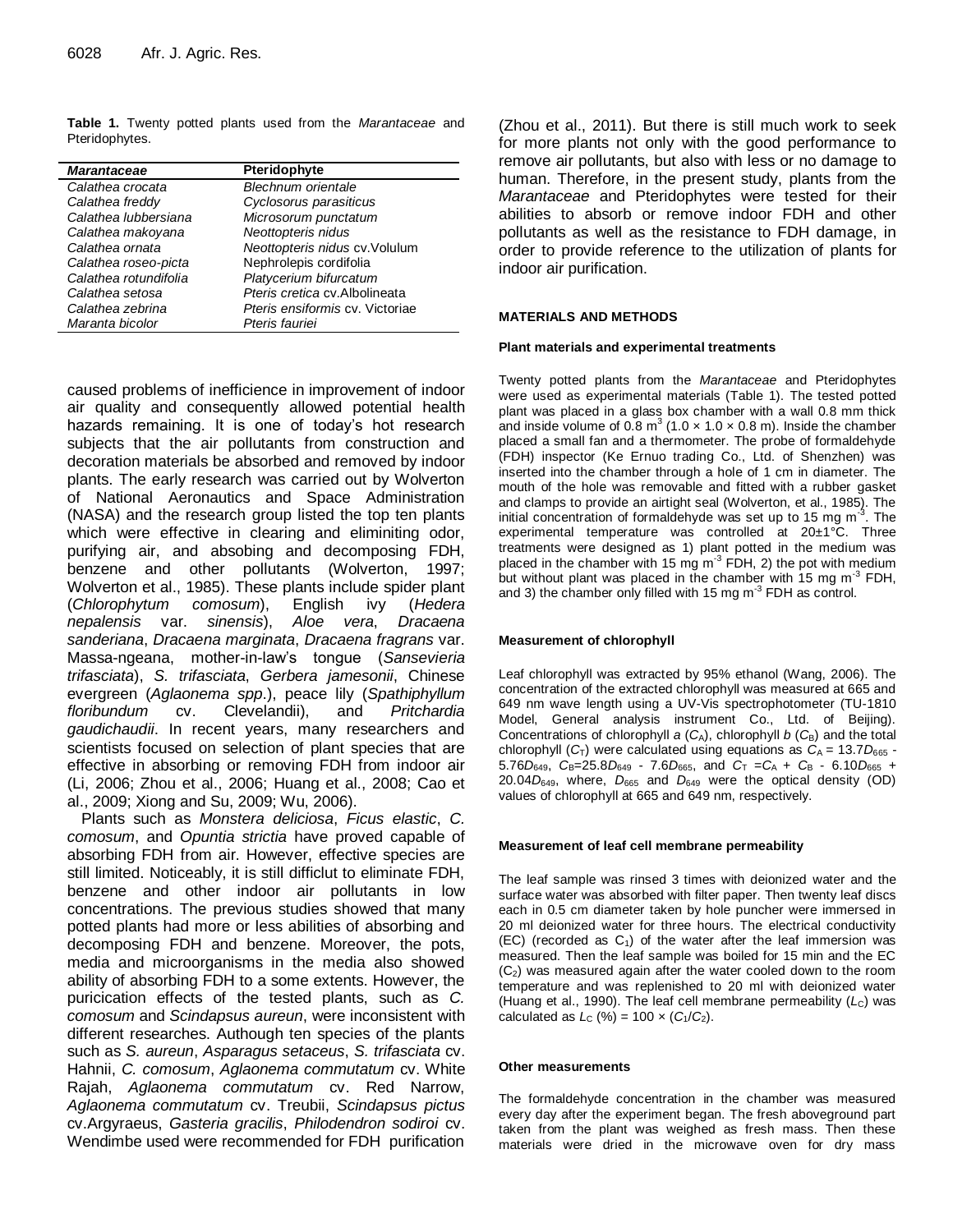| <b>Species</b>              | Response of potted plant                                                                                              | Grade |
|-----------------------------|-----------------------------------------------------------------------------------------------------------------------|-------|
| N. nidus cv. Volulum        | A few spots on leaves.                                                                                                |       |
| C. lubbersiana              | Only 8 tiny spots on leaves.                                                                                          |       |
| C. ornata                   | Only 1 etiolatied lower leaf blade, more spots on other leaves, most leaves were normal.                              |       |
| C. setosa                   | Only 2 etiolatied lower leaf blades, a few spots on other leaves, most leaves were normal.                            |       |
| C. freddy                   | Only 3 etiolatied lower leaf blades, a few spots on other leaves, most leaves were normal.                            |       |
| C. roseo-picta              | Only 3 entirely brown lower leaf blades, more brown spots on other leaves, but stem in good condition.                |       |
| P. bifurcatum               | Browning and rotten on half leaves. The plant would recover from the damage.                                          |       |
| C. makoyana                 | 8 etiolatied leaves, densely black or water stains spots on some leaves.                                              |       |
| M. punctatum                | Black moldy on top leaf blades, normal damage on lower stem. The plant would recover from the damage.                 |       |
| C. crocata                  | 4 etiolatied leaves, severe water stains spots on other leaves. The plant would recover from the damage.              |       |
| C. rotundifolia             | 5 etiolatied leaves, many spots on other leaves, but stem in good condition. The plant would recover from the damage. |       |
| N. nidus                    | Completely water stains spots and mould on most leaves.                                                               |       |
| P. fauriei                  | Water stains spots on all leaves, plant dried.                                                                        |       |
| P. ensiformis cv. Victoriae | Water stains spots on all leaves, plant dried.                                                                        |       |
| P. cretica cv. Albolineata  | Water stains on whole plant and died.                                                                                 |       |
| N. cordifolia               | Most leaves were dropped, water stains on whole plant and died.                                                       |       |
| C. parasiticus              | Water stains on whole plant and died.                                                                                 |       |
| <b>B.</b> orientale         | Water stains on whole plant and died.                                                                                 |       |
| M. bicolor                  | Only few leaves were green, putrescence and sear on most leaves.                                                      |       |
| C. zebrina                  | Only 1 leaf blade was green, completely browning and died on other leaves.                                            |       |

**Table 2.** Damage response and grade for twenty potted plants after treated by FDH.

determination (Yu et al., 2007). The degree of the plant hurt was scored from 0 through 1, 2 and 3 to 4 according to the extent of damage caused by formaldehyde.

# **RESULTS**

# **Plant response caused by formaldehyde**

The ranking for hurt response of potted plants to formaldehyde (FDH) pollution is as shown in Table 2 according to (Zhou et al., 2011). It was suggested that species such as *N. nidus* cv.Volulum, *C. lubbersiana* showed more resistant ability to FDH damage and grouped into Grade 1. These plants such as *N. nidus*,*P. fauriei*,*P. ensiformis* cv. Victoriae,*P. cretica* cv. Albolineata, *N. cordifolia, C. parasiticus, B. orientale, M. bicolor* and *C. zebrina* showed lower resistance to formaldehyde. The plants before (left in the frame) and after (right in the frame) were subjected to FDH pollution are shown in Figure 1. The concentration of formaldehyde in the chamber decreased fast in the first three days. The fastest purification of FDH was found in species such as *C. zebrine* and *M. punctatum* and the slowest was found in species such as *C. parasiticus*, *P. ensiformis* cv.Victoriae, *N. nidus* cv.Volulum, *C. setosa*, and *N. cordifolia* (Table 3).

# **Absorption of FDH by potted plants**

As shown in Table 4, the top five plants which had high FDH absorption per dry weight were *N. nidus, C. rotundifolia*,*P. cretica* cv. Albolineata, *P. bifurcatum* and *C. ornata*. The hurt response of potted plants to FDH pollution was divided into 10 scores according to Zhou et al. (2011). The score of the FDH absorption per dry mass was made an adjustments, that was, used the 4th day's concentration substituted for the seventh day's. The integrated evaluation on the FDH purification effect of potted plants was shown in Table 5. The top eight plants for FDH purification effect according to their integrated evaluation are listed in Table 5. *N. nidus*, *C. rotundifolia*, *P. cretica* cv. Albolineata, *C. ornata*, *P. bifurcatum*, *N. nidus* cv.Volulum, *C. roseo-picta*, and *C. freddy* for the integrated score was surpass 3.60 respectively.

# **Changes in total chlorophyll concentration and cell membrane permeability**

According to changes in cell membrane permeability (CMP), plants were divided into three groups. The first group, with change of more than 10%, includes 11 species such as *P. ensiformis* cv. Victoriae, *P. fauriei*, *P. cretica* cv. Albolineata, *C. parasiticus*, *C. makoyana*,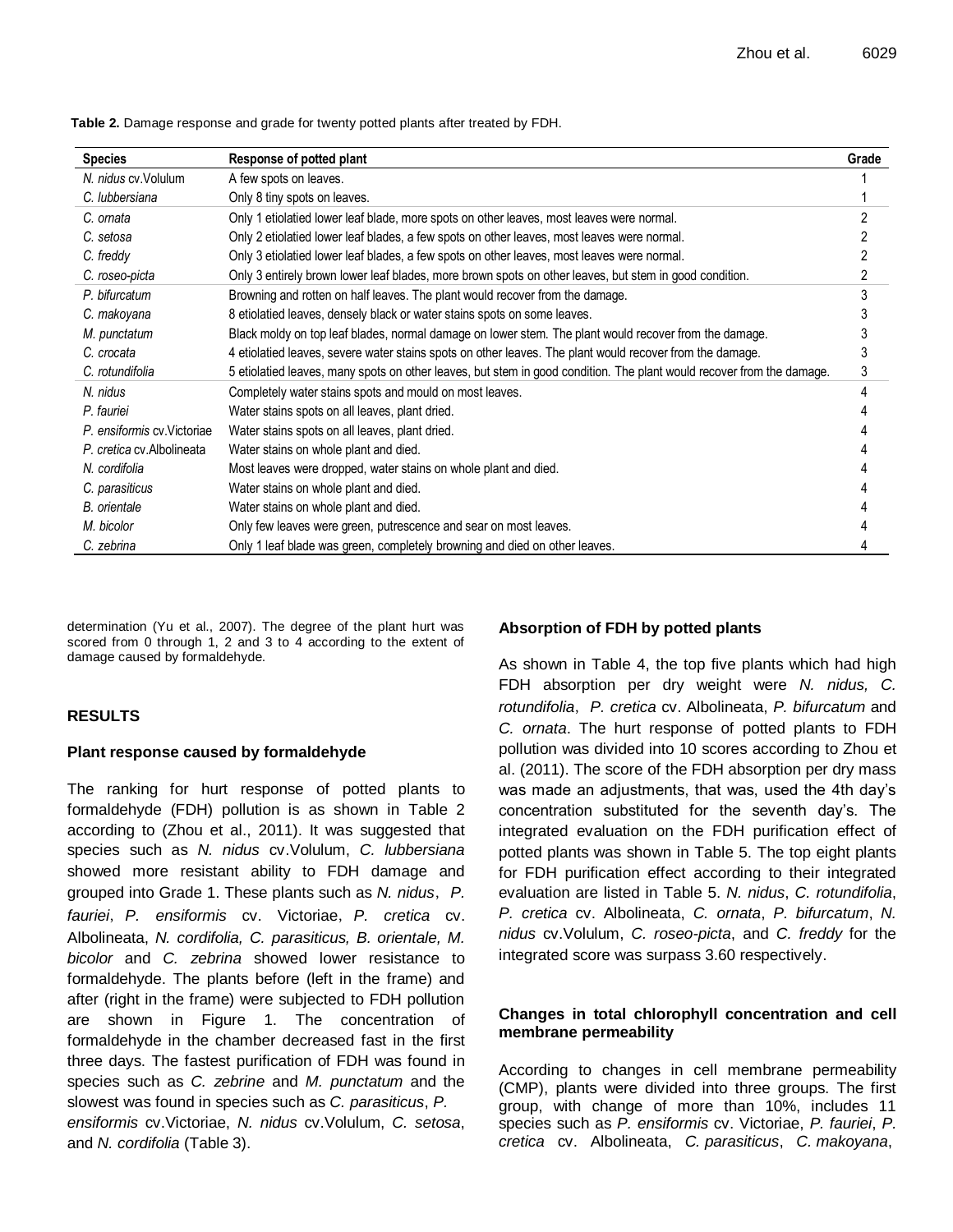

**Figure 1.** Photos of some potted plants before (left in the frame) and after (right in the frame) subjected to FDH pollution.

| <b>Species</b>       | -Day after being treated------------- |              |      |      |      |      |      |
|----------------------|---------------------------------------|--------------|------|------|------|------|------|
|                      |                                       | $\mathbf{2}$ | 3    | 4    | 5    | 6    |      |
| N. nidus cv. Volulum | 14.74                                 | 12.00        | 5.96 | 1.64 | 0.32 | 0.00 | 0.00 |
| C. lubbersiana       | 13.40                                 | 12.45        | 3.54 | 1.27 | 0.28 | 0.00 | 0.00 |
| C. ornata            | 14.09                                 | 11.56        | 1.94 | 0.36 | 0.07 | 0.04 | 0.01 |
| C. setosa            | 14.87                                 | 13.40        | 5.63 | 2.79 | 0.98 | 0.12 | 0.00 |
| C. freddy            | 14.09                                 | 6.07         | 1.47 | 0.14 | 0.00 | 0.00 | 0.00 |
| C. roseo-picta       | 14.09                                 | 7.45         | 2.56 | 0.35 | 0.01 | 0.01 | 0.01 |
| P. bifurcatum        | 13.40                                 | 4.73         | 1.23 | 0.32 | 0.11 | 0.07 | 0.07 |
| C. makoyana          | 13.40                                 | 12.70        | 5.09 | 1.89 | 0.42 | 0.00 | 0.03 |

Table 3. FDH concentration per day (mg m<sup>-3</sup>) in the chamber.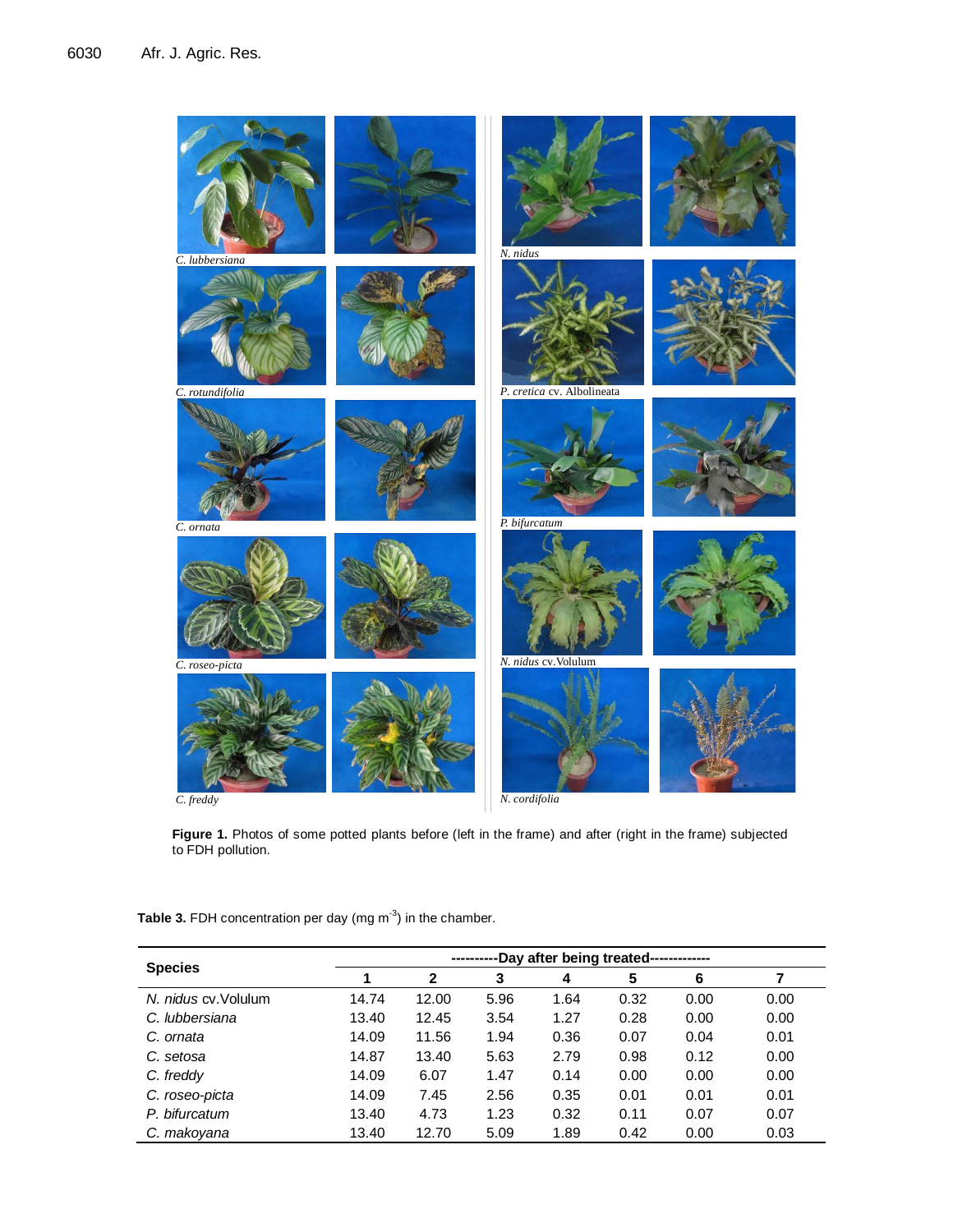| 0.00<br>0.00 |
|--------------|
|              |
| 0.26<br>0.04 |
| 0.00<br>0.01 |
| 0.00<br>0.01 |
| 0.04<br>0.47 |
| 0.26<br>1.09 |
| 0.05<br>0.03 |
| 0.12<br>0.05 |
| 0.08<br>0.48 |
| 0.08<br>0.04 |
| 0.00<br>0.00 |
| 0.04<br>0.04 |
|              |

**Table 3.** Contd.

**Table 4.** The FDH absorption content and absorption content per dry material of potted plants.

| <b>Species</b>              | <b>Plant DM</b> | Decrease in FDH | <b>FDH absorption</b> | FDHAB per DM |
|-----------------------------|-----------------|-----------------|-----------------------|--------------|
| N. nidus cv. Volulum        | 10.53           | 13.10           | 2.84                  | 0.27         |
| C. lubbersiana              | 21.60           | 12.12           | 1.86                  | 0.09         |
| C. ornata                   | 9.94            | 13.73           | 3.47                  | 0.35         |
| C. setosa                   | 27.10           | 12.08           | 1.82                  | 0.07         |
| C. freddy                   | 13.09           | 13.96           | 3.70                  | 0.28         |
| C. roseo-picta              | 10.86           | 13.75           | 3.49                  | 0.32         |
| P. bifurcatum               | 7.29            | 13.08           | 2.82                  | 0.39         |
| C. makoyana                 | 12.81           | 11.51           | 1.25                  | 0.10         |
| M. punctatum                | 18.01           | 14.04           | 3.78                  | 0.21         |
| C. crocata                  | 11.59           | 11.75           | 1.49                  | 0.13         |
| C. rotundifolia             | 8.82            | 14.51           | 4.25                  | 0.48         |
| N. nidus                    | 4.66            | 13.06           | 2.80                  | 0.60         |
| P. fauriei                  | 5.95            | 10.93           | 0.67                  | 0.11         |
| P. ensiformis cv. Victoriae | 11.48           | 10.57           | 0.31                  | 0.03         |
| P. cretica cv. Albolineata  | 7.00            | 13.48           | 3.22                  | 0.46         |
| N. cordifolia               | 7.92            | 11.17           | 0.91                  | 0.11         |
| C. parasiticus              | 10.15           | 11.44           | 1.18                  | 0.12         |
| <b>B.</b> orientale         | 7.75            | 12.75           | 2.49                  | 0.32         |
| M. bicolor                  | 11.58           | 14.03           | 3.77                  | 0.33         |
| C. zebrina                  | 13.56           | 14.70           | 4.44                  | 0.33         |

Plant DM, plant dry mass (g); Decr in FDH, decrease in FDH (mg m<sup>-3</sup>); FDH absor, actual FDH absorption (mg m<sup>-3</sup>); FDHAB per DM, actual FDH absorption per dry mass.

*M. bicolor*, *C. ornata*, *N. cordifolia*, *N. nidus*, *M. punctatum*,and *N. nidus* cv.Volulum. The second group with CMP change between 5 and 10% includes 6 species such as *C. ornata*, *C. crocata*, *C. zebrina*, *C. roseo-picta*, *P. bifurcatum* and *C. freddy*. The third group with CMP changes less than 5% includes 3 species such as *C. rotundifolia*, *B. orientale* and *C. lubbersiana*. However, there were no obvious relations of the FDH absorption ability with both the changes in total chlorophyll concentration, and the changes in cell membrane permeability (Table 6).

It maybe suggested that the lower the change in cell membrane permeability was, the stronger the FDH absorption ability was

# **DISCUSSION**

Currently, it seems a bit confusing in ranking of the ability of plants to absorb and purify FDH. We suggested top 8 species in purification of FDH as *N. nidus*, *C. rotundifolia*, *P. cretica* cv. Albolineata, *C. ornata*, *P. bifurcatum*,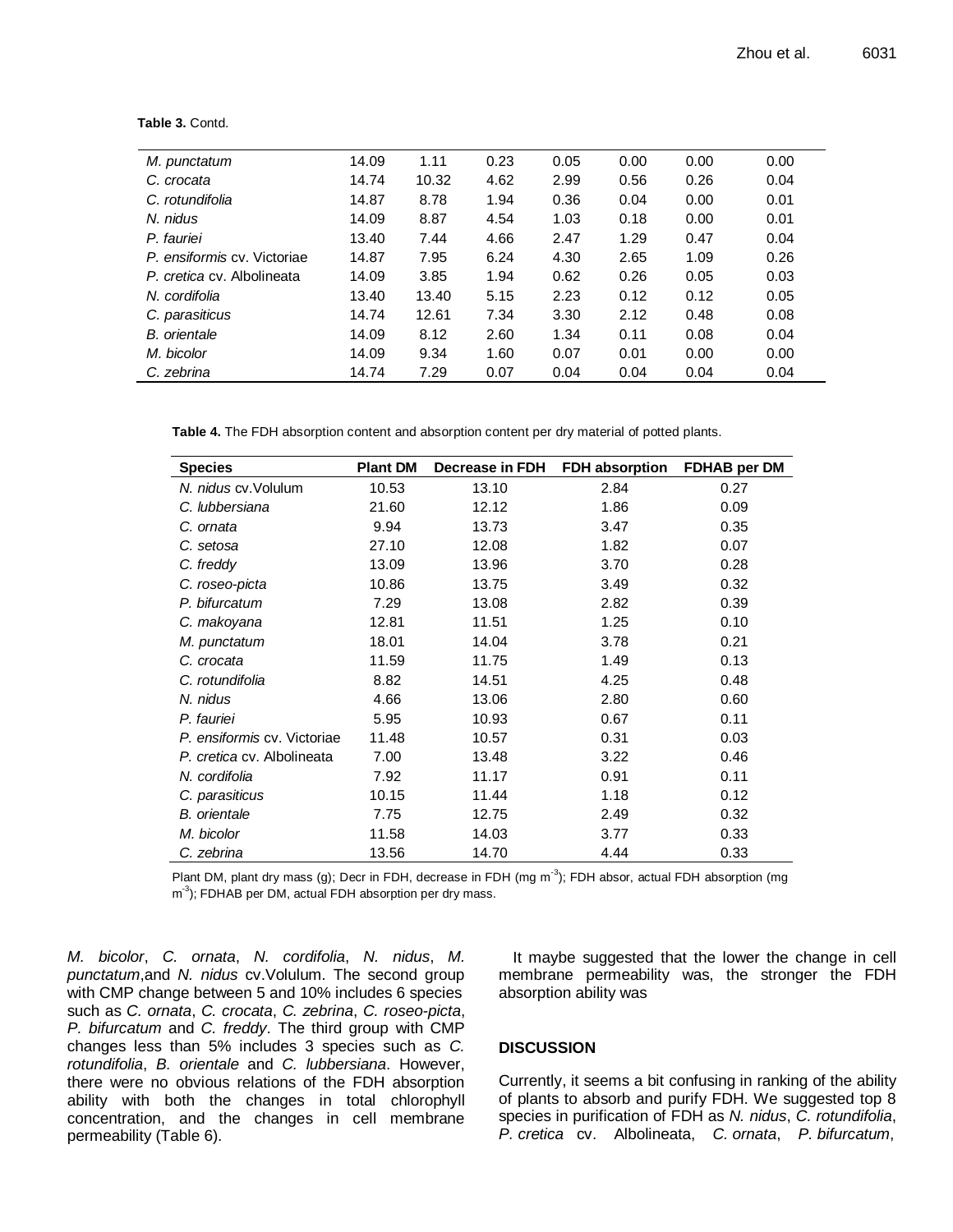| <b>Species</b>              | <b>HR</b> | AF  | IS   | SO             |
|-----------------------------|-----------|-----|------|----------------|
| N. nidus cv. Volulum        | 8.9       | 2.7 | 3.94 | 6              |
| C. lubbersiana              | 8.9       | 0.9 | 2.50 | 13             |
| C. ornata                   | 6.9       | 3.5 | 4.18 | 4              |
| C. setosa                   | 6.9       | 0.7 | 1.94 | 15             |
| C. freddy                   | 6.8       | 2.8 | 3.60 | 8              |
| C. roseo-picta              | 6.8       | 3.2 | 3.92 | 7              |
| P. bifurcatum               | 4.9       | 3.9 | 4.10 | 5              |
| C. makoyana                 | 4.9       | 1.0 | 1.78 | 16             |
| M. punctatum                | 4.9       | 2.1 | 2.66 | 12             |
| C. crocata                  | 4.9       | 1.3 | 2.02 | 14             |
| C. rotundifolia             | 4.9       | 4.8 | 4.82 | $\overline{2}$ |
| N. nidus                    | 2.6       | 6.0 | 5.32 | 1              |
| P. fauriei                  | 2.7       | 1.1 | 1.42 | 18             |
| P. ensiformis cv. Victoriae | 2.9       | 0.3 | 0.82 | 20             |
| P. cretica cv. Albolineata  | 2.8       | 4.6 | 4.24 | 3              |
| N. cordifolia               | 2.9       | 1.1 | 1.46 | 17             |
| C. parasiticus              | 1.1       | 1.2 | 1.18 | 19             |
| <b>B.</b> orientale         | 1.9       | 3.2 | 2.94 | 11             |
| M. bicolor                  | 2.1       | 3.3 | 3.06 | 9              |
| C. zebrina                  | 2.0       | 3.3 | 3.04 | 10             |

**Table 5.** Integrated evaluation for the purification effect of potted plants on FDH pollution.

HR, hurt response; AF, absorption fraction; IS, integrated score SO, sort order.

**Table 6.** Changes in the total chlorophyll content and cell membrane permeability of potted plants.

| <b>Species</b>              | Change in chlorophyll (g kg <sup>-1</sup> FW) | <b>CMP (%)</b> |
|-----------------------------|-----------------------------------------------|----------------|
| N. nidus cv. Volulum        | 0.07                                          | 10.49          |
| C. lubbersiana              | $-0.27$                                       | 3.28           |
| C. ornata                   | $-0.14$                                       | 9.31           |
| C. setosa                   | $-0.31$                                       | 15.51          |
| C. freddy                   | 0.09                                          | 5.16           |
| C. roseo-picta              | 1.63                                          | 6.20           |
| P. bifurcatum               | 0.72                                          | 6.08           |
| C. makoyana                 | 0.29                                          | 16.64          |
| M. punctatum                | 1.01                                          | 10.57          |
| C. crocata                  | 0.89                                          | 8.13           |
| C. rotundifolia             | 0.73                                          | 4.21           |
| N. nidus                    | 0.68                                          | 11.97          |
| P. fauriei                  | 1.07                                          | 19.46          |
| P. ensiformis cv. Victoriae | 0.48                                          | 21.82          |
| P. cretica cv. Albolineata  | 2.13                                          | 18.96          |
| N. cordifolia               | 0.99                                          | 14.73          |
| C. parasiticus              | $-3.28$                                       | 16.94          |
| <b>B.</b> orientale         | $-1.52$                                       | 4.07           |
| M. bicolor                  | $-1.13$                                       | 16.54          |
| C. zebrina                  | 0.11                                          | 7.75           |

CMP, cell membrane permeability.